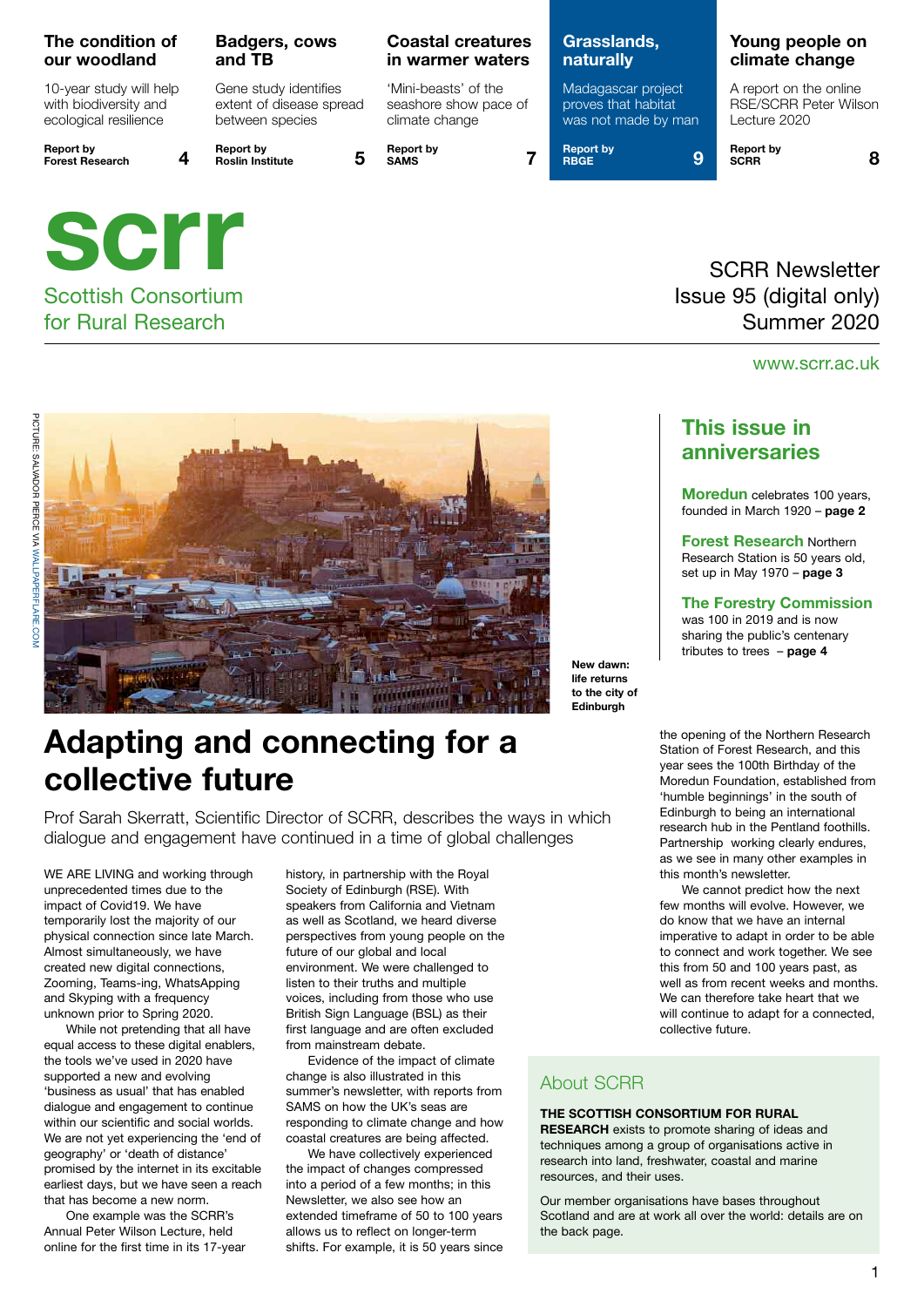Moredun Research Institute



**LeftL the original ADRA mobile laboratory. A new bus will help Moredun to continue their outreach and educational programme across the country**

# **Moredun celebrates 100 years of excellence in animal health research**

Moredun was established as the Animal Diseases Research Association in March 1920, but it will have to wait until 2021 to celebrate properly

THIS YEAR, the Moredun Foundation should be marking its centenary and celebrating everything it has achieved in the past 100 years. Although the COVID-19 pandemic has meant that planned celebrations have been postponed until 2021, the 100-year milestone is none the less a reality.

From humble beginnings in the south of Edinburgh to today's international research hub at the foot of the Pentland hills, the ethos of the Moredun Foundation has remained the same: to work in direct partnership with the farming community and address its needs concerning livestock health and welfare.

Moredun Research Institute, which sits within the Foundation, strives to improve livestock health and support sustainable agriculture through the development of diagnostic tests and the creation of novel vaccines to combat infectious disease. Moredun's science programme also helps find solutions to other major challenges such as ensuring safe and sustainable food and water supplies, the consequences of a changing climate and conserving biodiversity.

In 1917, the 'Conference on Improvement of Agriculture' attracted over 900 delegates to Edinburgh. Its keynote talk, entitled 'Problems for Veterinary Research after the War', highlighted the need for research into livestock diseases.

Three years later, on March 17th, 1920, representatives of the Highland and Agricultural Society, the Scottish Chamber of Agriculture and the National Farmer's Union of Scotland came together and agreed to form a new society, and the Animal Diseases Research Association (ADRA) was born – the forerunner to the Moredun Research Institute.

The initial objectives were two-fold: 'To research infectious diseases of livestock and to apply available knowledge to farm practice.'

It is interesting that these are still the aims of the organisation today.

After several years of working in labs rented from the Glasgow Veterinary College, ADRA moved into a permanent, purpose-built home at Moredun, Edinburgh in 1926.

Major research priorities in the late 1920s included braxy, a fatal bacterial

**Below: the opening of the Animal Diseases Research Association, forerunner of the Moredun Institute, November 4th, 1926**



infection of young sheep; lamb dysentery, an intestinal disease of newborn lambs; and equine grass sickness, which affects the nervous system of horses. In the same year that it moved to the site at Moredun, ADRA received a donation of £1500 from its president to purchase and equip a mobile field laboratory to facilitate field investigations into these diseases.

The mobile laboratory undertook a 'grass sickness' tour around the Blairgowrie district, where it acquired a lot of valuable data. It also made regular trips to a farm in Selkirk to carry out on-site investigations into lamb dysentery while keeping a control flock back at Moredun. The joint efforts of the team on-site and off meant that veterinary scientists were able to isolate the bacteria responsible and soon developed the first effective vaccine against the infection. Work on other diseases caused by the same group of widespread bacteria quickly followed, including braxy, and their associated vaccines became precursors of the commercial vaccines available today.

### **Past meets present**

The mobile laboratory became something of an iconic image for Moredun over the years that followed. As an homage to that time, the modern-day Foundation is overseeing the construction of a new mobile laboratory for its centenary year.

The updated vehicle will also be used for educational and outreach work, in keeping with Moredun's ethos of communicating new developments in science and technology to improve farm practices. The new outreach vehicle will help Moredun to reach the wider public as it travels to roadshow events, onto farms and to visit schools, including those in more remote and under-served communities.

Its construction and future operations will be made possible by kind donations from industry partners and individuals, and it is hoped that following the lifting of restrictions due to COVID-19, the Moredun Bus will be on the road.

*For more about Moredun's centenary, see [www.moredun.org.uk/centenary](https://www.moredun.org.uk/centenary%20) where you can also view a film telling 'The Moredun Story'.*

*Follow the adventures of the Moredun Bus at [moredun-bus.blogspot.com/](https://moredun-bus.blogspot.com/)*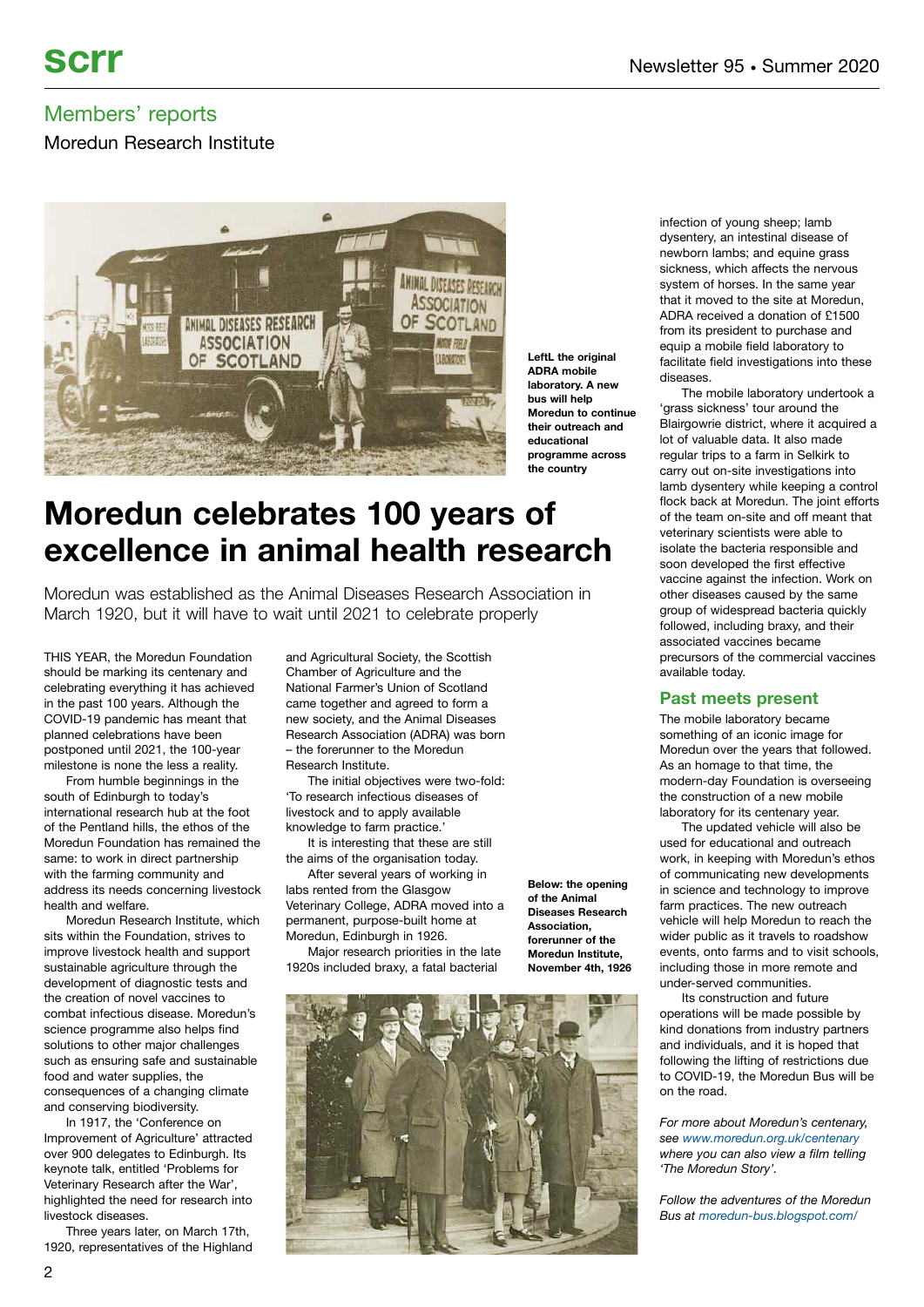### Members' reports Forest Research

## **Forest Research marks 50 years of the Northern Research Station**

Opened in May 1970, the northern base for Forest Research's activities has more than fulfilled its early potential through five decades of excellent work



THE NORTHERN Research Station (NRS) on the Bush Estate was opened by the Rt Hon William Ross MBE MP, Secretary of State for Scotland on May 8, 1970 with the aspiration: 'The new laboratories and equipment of the station should strengthen the support we are able to give forestry,

not only in the north but throughout Britain. The location of the NRS on a campus of research institutes on the Bush Estate is excellent.'

Such hopes have been fulfilled in the research and innovation this vibrant community has delivered to underpin the successful reforestation of upland Britain and the development of a strong domestic industry.

Some of its achievements include technical advice on site preparation and nutrition; ground-breaking decision support systems such as Ecological Site Classification and the ForestGALES wind risk model; longterm success in the genetic improvement of Sitka spruce; evolution of advice on ways of countering biological threats such as Hylobius and Heterobasidion; new uses of spatial data; and timber testing.

The Northern Research Station has collaborated with leading institutes in the UK and overseas, and in outputs and knowledge exchange for the skills development of many professionals and the training of many applied scientists.

Although we are mere striplings compared to our neighbours Moredun, achieving their centenary, we share a similar commitment to applied research and meeting the needs of an important land use sector for Scotland.

Collaboration with SCRR members is always welcome – and indeed the development of NRS was facilitated in 1970 by the University of Edinburgh and the Royal Botanic Gardens Edinburgh – whose 350 years is clearly something to aim for!

During the current COVID-19 crisis it is unlikely that we will be able to celebrate our birthday with staff and friends but we will do our best when things start to settle.

### Forest Research staff receive honours

TWO STAFF MEMBERS have been recognised in the Queen's New Year's Honours List. Dr Helen McKay (nee MacGilp), Head of Centre for Sustainable Forestry and Climate Change, is awarded an OBE for services to forest science and forestry, while Steve Penny receives an MBE for voluntary work with mountain rescue.

Helen joined FR in 1988 and her research has contributed significantly to policy and practice. She has made outstanding contributions to the forestry profession through her work with the Scottish Forestry Trust and as editor of the Institute of Chartered Foresters' flagship journal, *Forestry*.

Helen said: 'I am so very pleased to have been .<br>nominated by my FR colleagues for my research to improve forestry policy and practice. It is important to me that I have helped younger members of staff. especially women, develop their potential.' Steve, a senior

communications officer in FR, has volunteered with the Galloway and Tweed Valley mountain rescue teams for 28 years, and with the Scottish Search and Rescue Dog

Association. He is national wellbeing officer for Scottish Mountain Rescue and is recognised for driving forward work to support volunteer responders and their families. He follows in the footsteps of his

grandfather, James, awarded a MBE in 1959. Steve said: 'The Forestry

Commission has been very supportive over the years. This award is fantastic for the mountain rescue team as it will help the public to see what goes on and the work that is done by volunteers across the board.'

*See [www.forestresearch.gov.uk/news/](https://www.forestresearch.gov.uk/news/two-fr-colleagues-recognised-queens-new-years-honours/) [two-fr-colleagues-recognised-queens](https://www.forestresearch.gov.uk/news/two-fr-colleagues-recognised-queens-new-years-honours/)[new-years-honours/](https://www.forestresearch.gov.uk/news/two-fr-colleagues-recognised-queens-new-years-honours/)*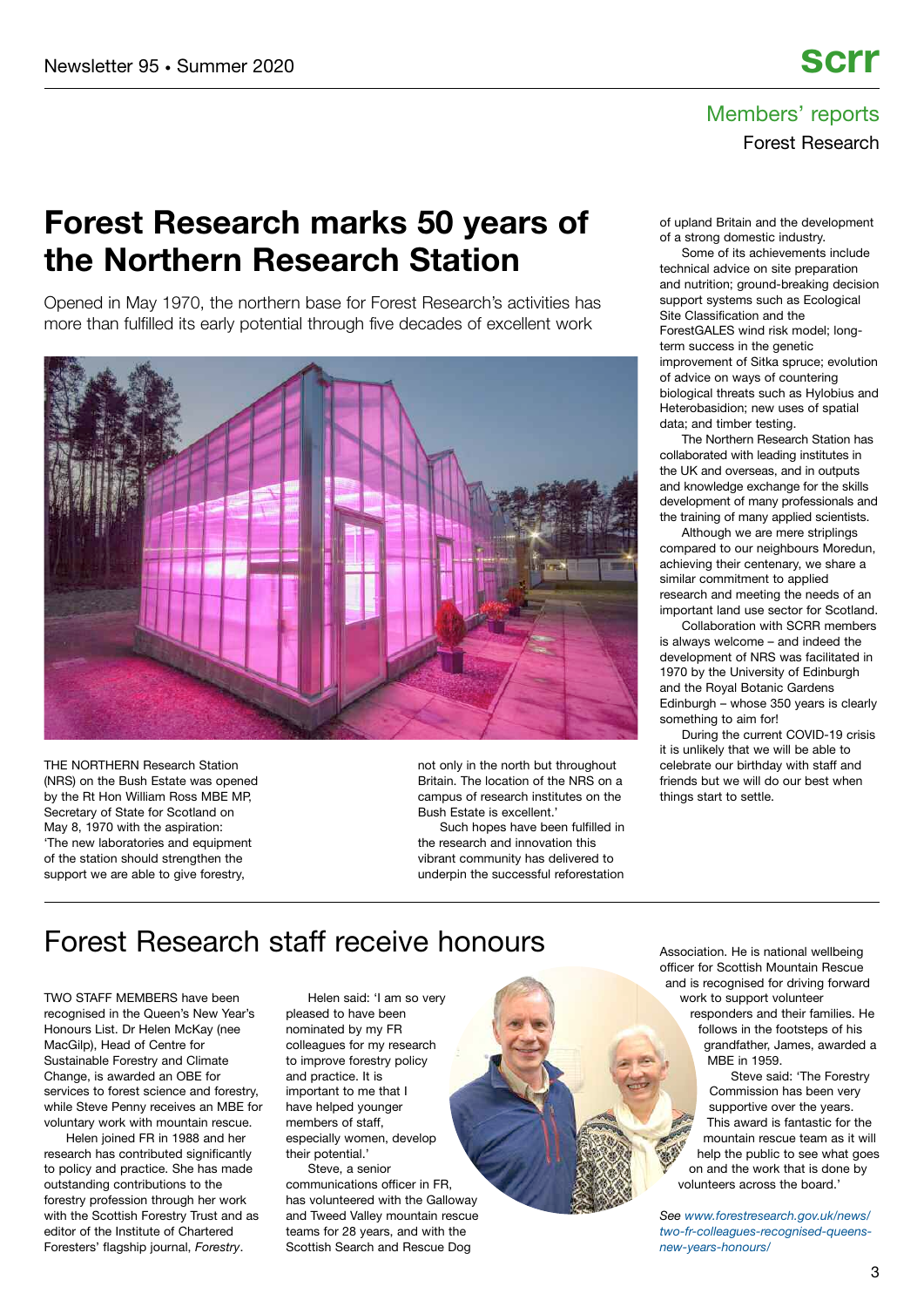Forest Research



# **The ecological condition of woodland**

A new report from Forest Research's National Forest Inventory shows that there is more native woodland in Britain than had previously been thought

THE RECENTLY PUBLISHED National Forest Inventory (NFI) report on Woodland Ecological Condition provides a statistical assessment of 15 indicators of woodland ecological condition and a classification of woodland habitat condition status.

Evidence of the current state of woodland ecological condition and how it changes over time can inform the targeting of resources and woodland management in support of biodiversity and ecological resilience. This work took 10 years and involved more than 32,000 stand assessments, leading to a total of ten reports and more than 30 datasets.

The work established the area of native and non-native woodland in Britain and found over half a million more hectares of native woodland than previously estimated, principally through Forest Research developing improved techniques in earth observation and survey. The reports also established for the first time the area of each priority woodland habitat type.

The reports have been well received. They were described by the Woodland Trust as 'awesome', while the Royal Forestry Society said: 'This is a hugely significant piece of work and an amazing resource for future monitoring.' and the Confederation of Forest Industries UK (CONFOR) hailed them as 'a fantastic baseline to assess success of future policy, and lots of fun data for the researcher to interrogate.' The report's findings have also received coverage in the *Times* and *Scotsman* newspapers.

*For more and to download the report, see [www.forestresearch.gov.uk/tools](https://www.forestresearch.gov.uk/tools-and-resources/national-forest-inventory/what-our-woodlands-and-tree-cover-outside-woodlands-are-like-today-8211-nfi-inventory-reports-and-woodland-map-reports/nfi-woodland-ecological-condition/)[and-resources/national-forest](https://www.forestresearch.gov.uk/tools-and-resources/national-forest-inventory/what-our-woodlands-and-tree-cover-outside-woodlands-are-like-today-8211-nfi-inventory-reports-and-woodland-map-reports/nfi-woodland-ecological-condition/)[inventory/what-our-woodlands-and](https://www.forestresearch.gov.uk/tools-and-resources/national-forest-inventory/what-our-woodlands-and-tree-cover-outside-woodlands-are-like-today-8211-nfi-inventory-reports-and-woodland-map-reports/nfi-woodland-ecological-condition/)[tree-cover-outside-woodlands-are-like](https://www.forestresearch.gov.uk/tools-and-resources/national-forest-inventory/what-our-woodlands-and-tree-cover-outside-woodlands-are-like-today-8211-nfi-inventory-reports-and-woodland-map-reports/nfi-woodland-ecological-condition/)[today-8211-nfi-inventory-reports-and](https://www.forestresearch.gov.uk/tools-and-resources/national-forest-inventory/what-our-woodlands-and-tree-cover-outside-woodlands-are-like-today-8211-nfi-inventory-reports-and-woodland-map-reports/nfi-woodland-ecological-condition/)[woodland-map-reports/nfi-woodland](https://www.forestresearch.gov.uk/tools-and-resources/national-forest-inventory/what-our-woodlands-and-tree-cover-outside-woodlands-are-like-today-8211-nfi-inventory-reports-and-woodland-map-reports/nfi-woodland-ecological-condition/)[ecological-condition/](https://www.forestresearch.gov.uk/tools-and-resources/national-forest-inventory/what-our-woodlands-and-tree-cover-outside-woodlands-are-like-today-8211-nfi-inventory-reports-and-woodland-map-reports/nfi-woodland-ecological-condition/)*

## Feelings to the fore in 100th anniversary tributes to trees

IN THE CENTENARY year of the Forestry Commission, 2019, members of the public were invited to submit a poem, letter, story, memory or image explaining what trees mean to them, via a dedicated Tributes to Trees website. Forest Research analysed these tributes based on a cultural ecosystem services framework, focusing on different aspects of place and activities, to understand how those contribute to well-being.

When engaging with trees, woodlands and forests, the aspects of place that are important to people are: broadleaf trees; trees in the wider manmade or natural environment; parts of the tree such as the bark and leaves; and being able to see other biodiversity, such as birds, mammals and other plants. The most frequently mentioned activities undertaken in woods and forests include walking, climbing and exploring. Family is often mentioned; and experiences of trees



and woods are filtered through time, the seasons and weather.

The way people talk about trees is different in poems than in conventional prose, so to fully understand how people derive well-being from trees, it is necessary to give people scope to express this through different avenues.

Overall, both prose and poetry were full of expressions of emotional and sensory experiences, and these themes were found more often than all the other themes that were explored.

*Find out more at [www.forestresearch](https://www.forestresearch.gov.uk/research/tribute-trees/) [.gov.uk/research/tribute-trees/](https://www.forestresearch.gov.uk/research/tribute-trees/)*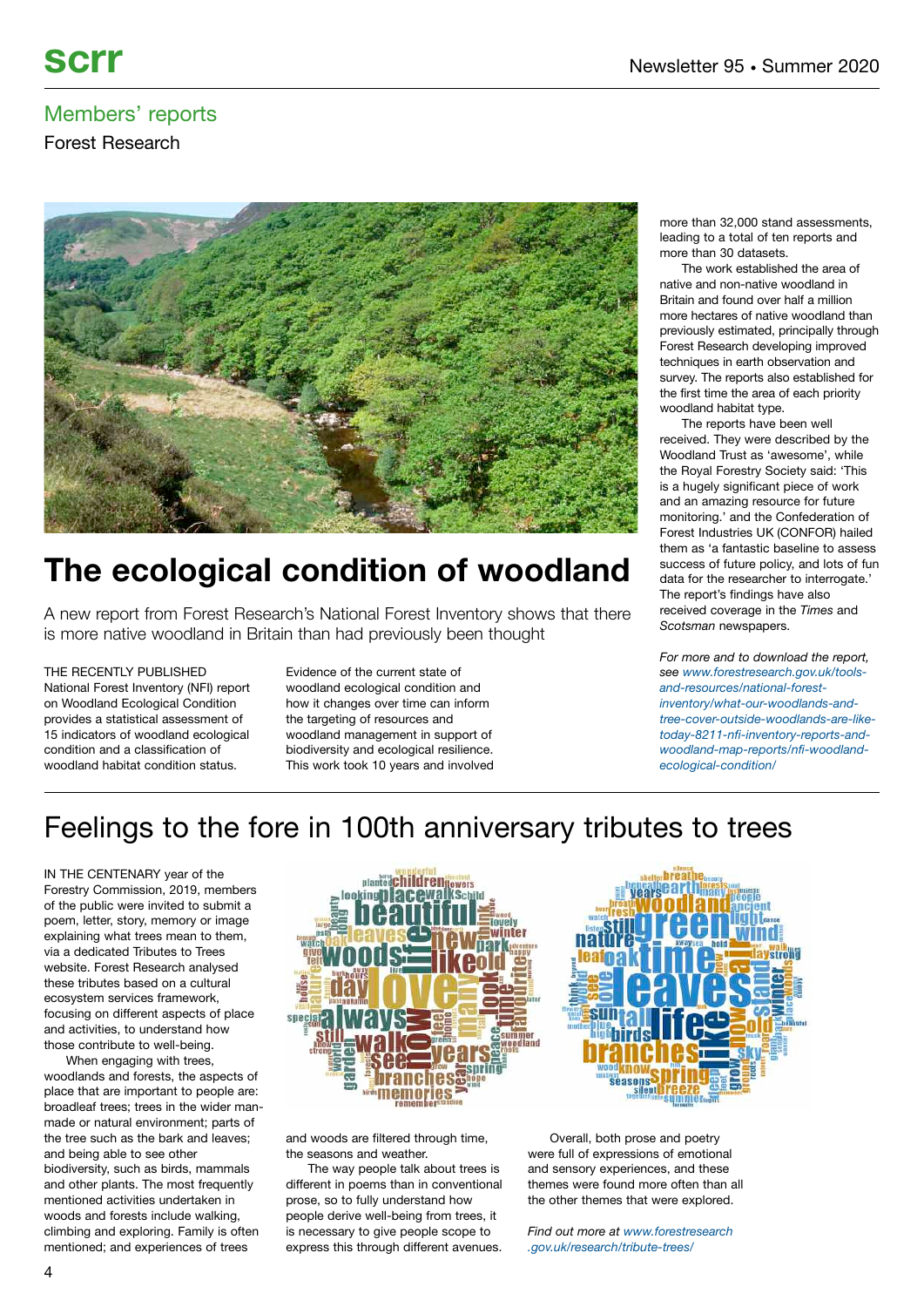Roslin Institute, University of Edinburgh

## **Genetic analysis explains TB spread**

Research led by Roslin Institute has found that tuberculosis is transmitted from badgers to cattle, but more often spreads within one species or the other

WHOLE GENOME SEQUENCING of tuberculosis bacteria from 230 badgers and 189 cattle, in a study at a site where TB infections occur frequently, has shown that disease spread within badger populations and within cattle herds happens at least twice as frequently as transmission from one species to the other.

Researchers analysing genetic data from the bacteria that cause the disease also found that cattle are approximately 10 times more likely to catch TB from badgers than badgers are to catch it from cattle.

The findings of the research, conducted in Gloucestershire over a 15-year period, could improve control strategies, reduce disease

transmission and cut associated costs. Bovine TB is an infectious respiratory disease of cattle that is

mainly spread through inhaling infectious particles in the air. It is caused by the bacterium *Mycobacterium bovis*, which can also infect and cause disease in other mammals, including humans, deer, goats, pigs, cats and dogs.

Using data from a population of badgers in Woodchester Park in Gloucestershire and nearby cattle farms, the study provided the first direct evidence of transmission between badgers and cattle.

Researchers analysed the entire genetic make-up of the bacteria from badgers and cattle, a process known as whole genome sequencing.

They combined this with detailed information on where the cattle and badgers lived, when the animals were infected and whether they could have had contact. The researchers were then able to estimate how often the

two species spread TB, and found that badgers play an important role in the maintenance of the disease.

The work was led by experts from the Roslin Institute with collaborators from institutions including the Animal and Plant Health Agency, the University of Glasgow and University College Dublin.

The study, published in the journal eLife, was funded by the Biotechnology and Biological Sciences Research Council, Defra and the Wellcome Trust.

*Contact Shane Canning, press and PR office, [shane.canning@ed.ac.uk](mailto:shane.canning@ed.ac.uk)*



## World-leading research facility to provide insights into livestock and human health

THE UNIVERSITY OF EDINBURGH'S Large Animal Research and Imaging Facility (LARIF), situated close to the Roslin Institute at the campus of the Royal (Dick) School of Veterinary Studies, Easter Bush, was officially opened by Prof John Loughhead, chief scientific adviser to the UK Department of Business, Energy and Industrial Strategy (BEIS), in March 2020.

The LARIF will enhance food security and the health and welfare of farmed animals, through research aimed at producing livestock that are genetically resistant to disease and developing improved vaccines. Research will also safeguard human



**Dr Ian Campbell, Lyndsay Chapman, Prof John Loughhead, Prof Jonathan Seckl and Prof David Argyle**

health by helping to tackle food-borne infections and developing strategies against antimicrobial resistance. The LARIF houses an unparalleled

combination of imaging, surgical,

gene-editing and infection-containment facilities. It offers exceptional capability for in-depth studies into the health and wellbeing of all major farmed livestock.

Also housed at the LARIF is the Wellcome Trust-funded Critical Care Laboratory for Large Animals, which supports the study of large animal biology with all the resources of a human hospital.

Development of the purpose-built facility is supported by a £25 million investment from the University of Edinburgh and the Centre for Innovation Excellence in Livestock (CIEL), which includes £10.6 million of funding from Innovate UK. The LARIF is situated close to CIEL-partnered livestock investments. Collectively, the Easter Bush Campus represents the largest concentration of animal science-related expertise in Europe.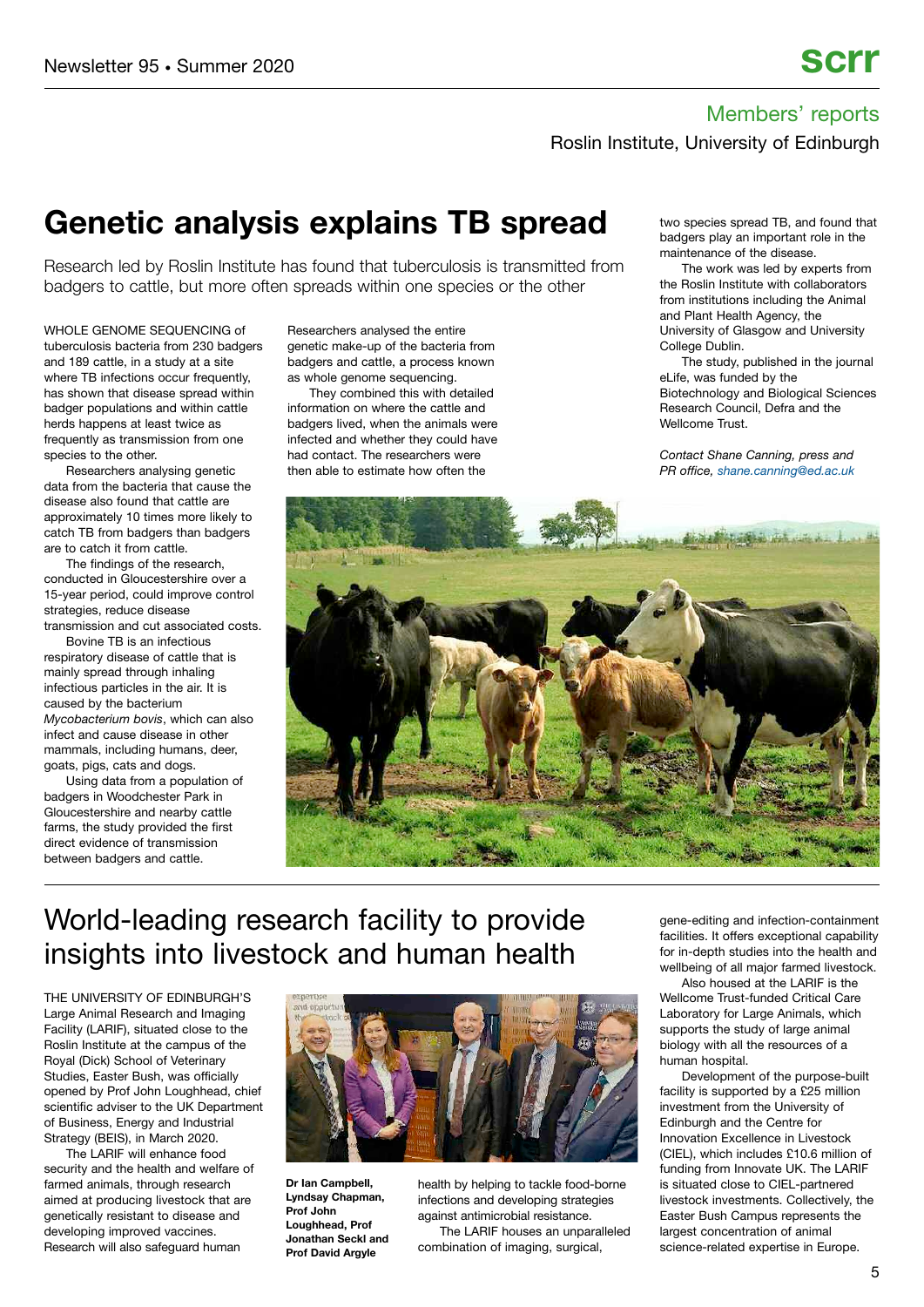Scottish Association for Marine Science

## **Climate change and coastal creatures**

A study led by the Scottish Association for Marine Science (SAMS) shows that the population of species in our waters is changing with the climate



#### TEMPERATURE SHIFTS ARE

transforming the make-up of the UK's coastal species, giving a clear indication of the rapid effect of climate change on our coastal habitats in just 40 years. A study led by Prof Michael Burrows of SAMS, newly published in *Global Change Biology*, examined data from 1980 to 2018 and shows how populations of commonly found coastal creatures such as barnacles, seaweeds, limpets and snails had changed, from Shetland in the north to Cornwall in the south.

Changes in these so-called 'indicator species' show a 250km



northwards shift of communities in response to warming seas to the extent that Shetland's coastal marine community is now similar to that of north-west Scotland 40 years ago.

Prof Michael Burrows of the Scottish Association for Marine Science (SAMS), who led the study,

**Above: Shetland now has coastal species like the west coast of Scotland had 40 years ago**

**Left: creatures like purple topshells (***Gibbula umbilicalis***) are one species with an affinity for warm water on the increase in Scotland**

said: 'We can get extremely detailed and reliable long-term data on responses to climate from the animals and plants living on our shoreline, as it's obviously a lot easier to access than the open sea.

'Having nearly 40 years of data allows us to examine trends in the make-up of the seashore community. Throughout the UK we are seeing an increase in species with an affinity to warmer water and a decrease in the number of creatures that prefer colder water. The result is that the shorelines at the very north of the country are becoming similar to those seen further south in the UK in the 1980s.

'It is clear evidence that warming seas are affecting the distribution of these species and influencing whether these species thrive.'

The research team matched the known distributions of rocky shoreline species to patterns in the average annual sea surface temperature. This allowed them to measure how animals and plants were responding to temperature changes, across regions and over time.

They also found that when seaweeds covered a shoreline, they played a key role in allowing some species to take shade from the sun, allowing species from cooler environments to persist.

*The study is at [onlinelibrary.wiley.com/](https://onlinelibrary.wiley.com/doi/full/10.1111/gcb.14968) [doi/full/10.1111/gcb.14968](https://onlinelibrary.wiley.com/doi/full/10.1111/gcb.14968) and for more information please contact [Euan.Paterson@sams.ac.uk](mailto:Euan.Paterson@sams.ac.uk)*

## Response of UK seas to climate change compound effects from tidal flooding

A REPORT on how the UK's seas are responding to climate change had input from seven SAMS scientists, one of the largest representations of any institute. The Marine Climate Change Impacts Partnership (MCCIP) Report Card 2020 includes evidence on 26 topics relating to the seas around the UK and had input from 150 scientists at 50 research organisations.

SAMS scientists contributed to topics as diverse as coastal habitats, Atlantic heat exchange, harmful species, sea ice and aquaculture.

There is clear evidence that warming seas, reduced oxygen, ocean acidification and sea-level rise are already affecting UK coasts and seas. Increasingly these changes are having an impact on food webs, with effects



**Prof Michele Stanley was one of the seven contributors from SAMS**

seen in species on the seabed as well as plankton, fish, birds and mammals. The upper range for the latest UK

sea-level rise projections is higher than previous estimates, implying increased coastal flood risk. The likelihood of

and extreme rainfall is increasing, which can greatly exacerbate flood impacts.

Oxygen concentrations in UK seas are projected to decline more than the global average, especially in the North Sea and fisheries productivity in some UK waters has been negatively impacted by ocean warming and historical overexploitation.

The SAMS scientists contributing to the MCCIP Report Card 2020 were: Prof Michael Burrows, Dr Thomas Brown, Prof Stuart Cunningham, Prof Keith Davidson, Dr Clive Fox, Dr Bhavani Narayanaswamy and Prof Michele Stanley.

*The report is at [www.mccip.org.uk/](http://www.mccip.org.uk/impacts-report-cards/full-report-cards/2020/) [impacts-report-cards/full-report](http://www.mccip.org.uk/impacts-report-cards/full-report-cards/2020/)[cards/2020/](http://www.mccip.org.uk/impacts-report-cards/full-report-cards/2020/) and for more information contact [Euan.Paterson@sams.ac.uk](mailto:Euan.Paterson@sams.ac.uk)*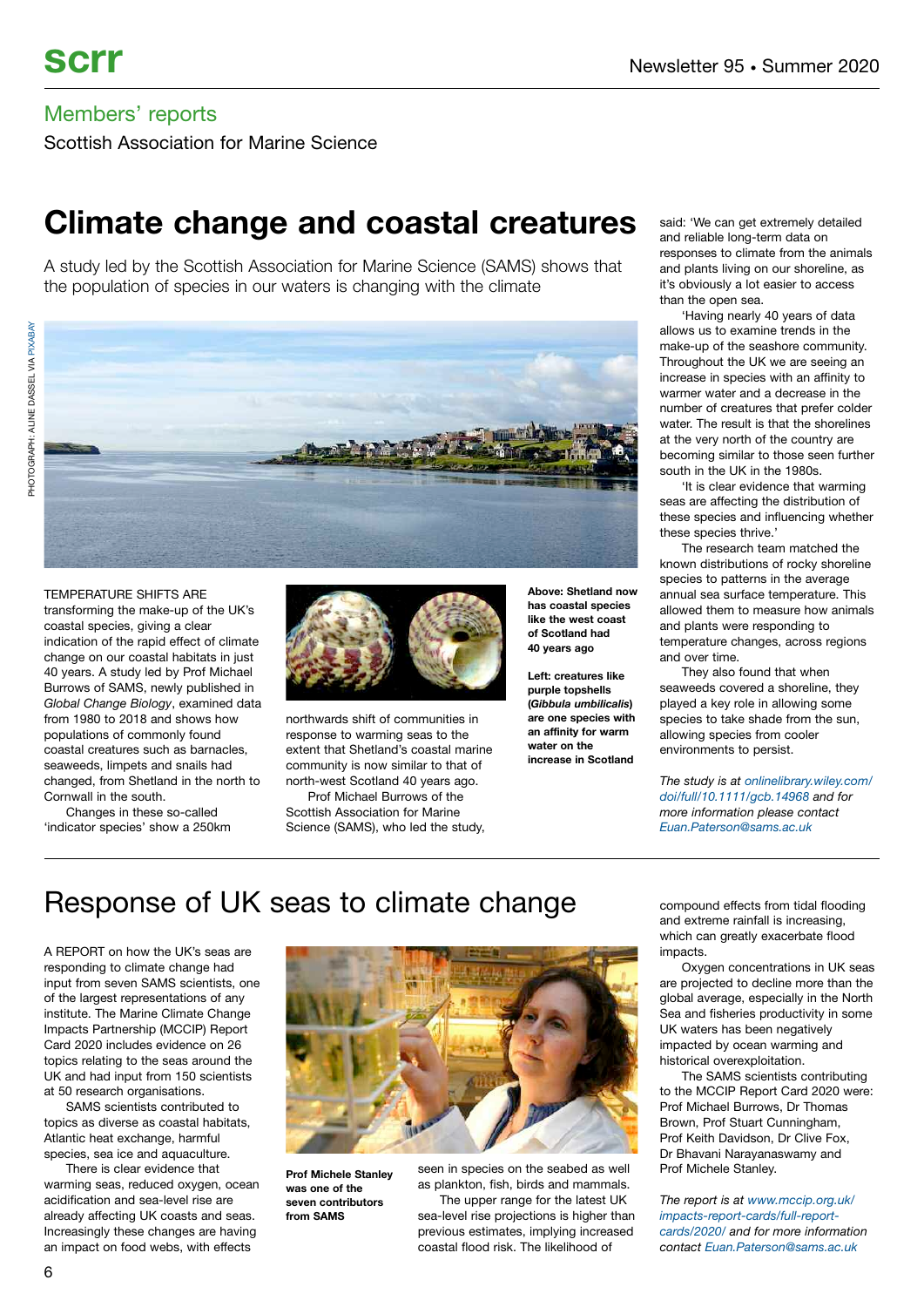### Members' reports Royal Botanic Garden Edinburgh



# **Grasslands: all the work of nature**

A collaboration in Madagascar involving the Royal Botanic Garden Edinburgh has shown the value of a landscape previously thought to be destroyed forest

IN A WORLD of assumptions, for many years the people of Madagascar have been blamed for destroying their magnificent environment by making grassland from forest. Now, research from the Royal Botanic Garden Edinburgh and Royal Botanic Gardens, Kew, has uncovered evidence of how ancient (and now extinct) quadrupeds shaped these open spaces.

Against a common narrative, that Madagascar was only covered by forest prior to human settlement, botanists from the two research institutes have shown that the vast grasslands of the Central Highlands are not degraded forests: rather, they were shaped by animals and by fire over millions of years and they urgently require further research.

Dr Caroline Lehmann of RBGE and the University of Edinburgh, senior author of the research paper, explains: 'Grasslands are important in their own right, with their own irreplaceable benefits to people and other biodiversity. There are some deep and important issues needing to be addressed beyond the fact that we have evidence of animals shaping grasslands in Madagascar over the last millions of years.

'It is a real call for cross-disciplinary work. While our research is conclusive about the role of megafauna shaping some grasslands in Madagascar, it is also part of a building narrative of grasslands as a widespread ancient

part of Madagascar's landscapes. Scientifically, this is interesting because the palaeo-record and biodiversity data do not see eye-to-eye.'

In a modern sense, the findings are important for the people of Madagascar who, for hundreds of years, have been told by outsiders that their arrival destroyed the biodiversity of the world's most magnificent island, where grasslands were only a product of human degradation.

Dr Lehmann pointed out the profound irony that the only reason it is possible to link the extinct megafauna

**Below: Cédrique Solofondranohatra and Maria Vorontsova with their team sampling grass species composition in a fire-maintained grassland in Isalo National Park**

to grasslands is because modern people introduced domestic livestock. 'Cattle are almost a megafauna substitute in the grasslands, without which the capacity to detect links would have been lost like the megafauna itself. The grass species observed in the research are dependent on grazing to proliferate. Such grasses would have rapidly become extinct without the presence of a grazer to keep that niche open.'

The research was a collaboration with Dr Maria Vorontsova, Kew's research leader in grasses, and Cédrique Solofondranohatra, lead author, who said that the discovery was made possible by drawing on the legacy of research in African grasslands to see Madagascar through a new lens. 'Co-evolution between plants and animals spanning millions of years now supports the livelihoods of millions of people in a set of ecosystems that Malagasy people have been told they destroyed.'

Caroline Lehmann stresses the urgency of further research. 'There is a clear need for all areas of science to engage with landscapes dismissed as being of no value. Cross-disciplinary efforts are now urgently required to unlock mysteries about how these ecosystems are assembled and how resilient they are to climate change in a region with fragile food security.'

*Solofondranohatra, et al. (2020). Fire and grazing determined grasslands of central Madagascar represent ancient assemblages. Proc. R. Soc. B†287: 20200598. For further information, please contact Shauna Hay, [s.hay@rbge.org.uk](mailto:s.hay@rbge.org.uk)*

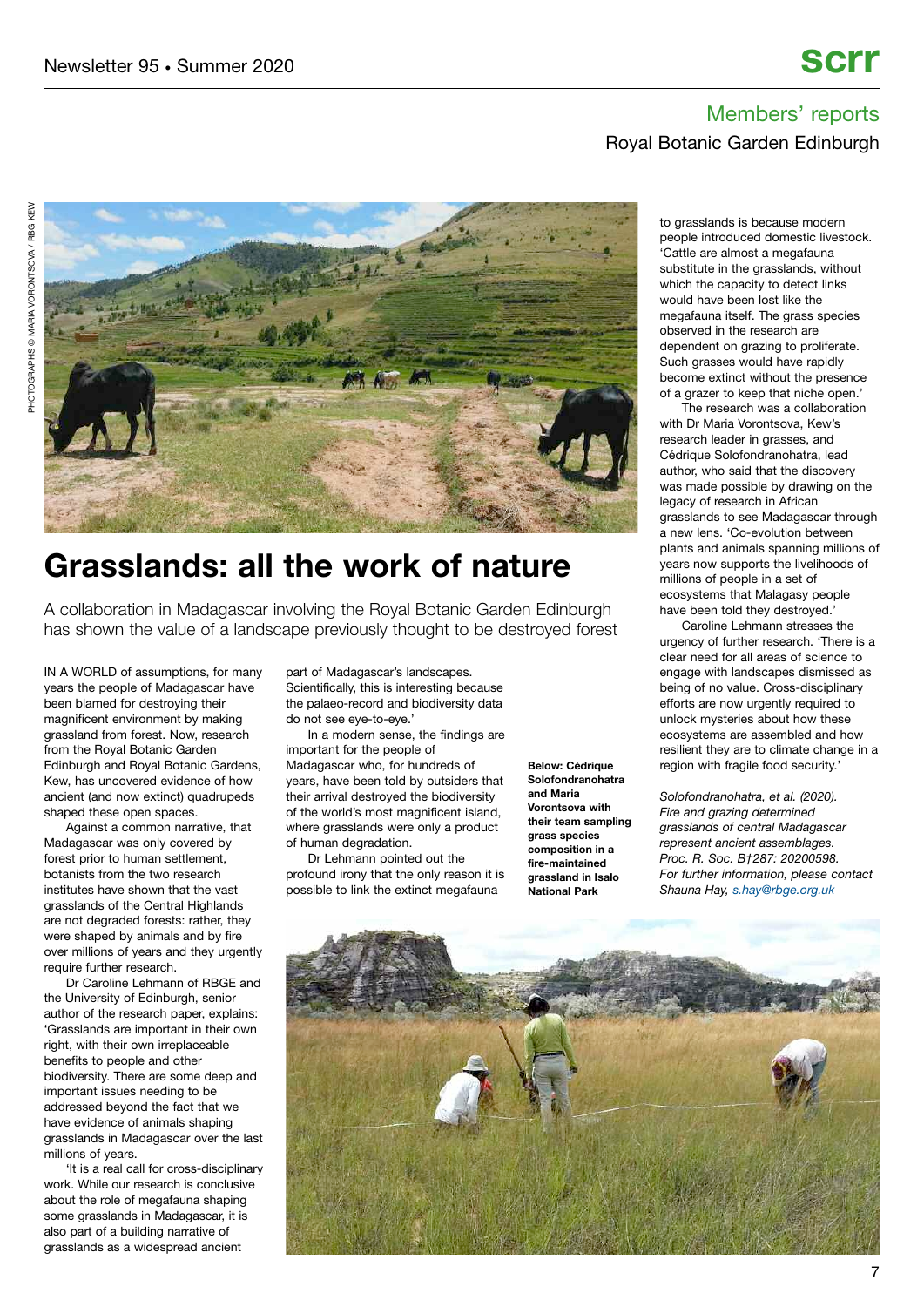### News from SCRR

# Young People and Evidence: lessons from youth debate on climate change – the Peter Wilson Lecture 2020

A report by Professor Sarah Skerratt, Scientific Director of the Scottish Consortium for Rural Research and RSE Director of Programmes





YOUNG PEOPLE FROM as far afield as Vietnam and California, as well as from here at home in Scotland, challenged our thinking around climate change and our shared futures at the 2020 Peter Wilson Lecture, which was held online for the first time in its 17 year history.

The Lecture was created in memory of the distinguished agriculturalist and former Royal Society of Edinburgh (RSE) General Secretary, Professor Peter Wilson CBE, and is held as a partnership event between SCRR and the RSE.

We'd challenged our five young speakers to summarise their thoughts into video podcasts of only seven minutes, which the audience of over 100 then watched before engaging in the live debate.

Our panellists were:

- Le Hong Ngoc, doctoral researcher, Institute of Human Geography, Vietnam Academy of Social Sciences
- Alison Hendry, British Sign Language development officer, The University of Edinburgh





• Kristy Drutman, founder and media creator, Brown Girl Green, California **Four panellists, clockwise from top: Le Hong Ngoc, Alison Hendry,**

**Kristy Drutman, Holly Gillibrand**

**as respondent**

- Holly Gillibrand, 14-year-old environmentalist and activist from north-west Scotland
- Rachel Grant, freelance curator, Fertile Ground

The speakers' key points centred around the need to create compelling, evidence-based narratives, putting lived experience at the centre, while valuing different types of knowledges (local and external).

What struck me, chairing the event – wearing both my SCRR and RSE hats – was the diversity of voices on the panel, and the importance of that diversity for ensuring a more complete understanding of the challenges and opportunities we now face.

We were challenged to act both as individuals and as a collective, look forward with hope rather than building scenarios only around deficit models, using data and technology.

Professor Colin Campbell, chief executive of the James Hutton Institute and fellow of the RSE, was given the unenviable task of being respondent to the five panellists. He noted the power of communication, in terms of digital as the enabler of this international event that we were using British Sign Language (BSL) throughout the debate, plus ensuring we were listening to the messages from young people as key voices in the climate change debate.

Colin also highlighted the authenticity of the panel members' real stories, and particularly the simplicity of truth and how young people are often inclined to see and state such truth.

Finally, Colin emphasised the importance of intergenerational connections through events such as this – something that Peter Wilson CBE would have applauded as part of his legacy.

*Details of the event can be found at [www.rse.org.uk/event/young-people](https://www.rse.org.uk/event/young-people-evidence-lessons-from-youth-debate-on-climate-change/)[evidence-lessons-from-youth-debate](https://www.rse.org.uk/event/young-people-evidence-lessons-from-youth-debate-on-climate-change/)[on-climate-change/](https://www.rse.org.uk/event/young-people-evidence-lessons-from-youth-debate-on-climate-change/)*

*A recording of the event is now available at [www.youtube.com/](https://www.youtube.com/watch?v=I2zsiJdU0AM) [watch?v=I2zsiJdU0AM](https://www.youtube.com/watch?v=I2zsiJdU0AM)*